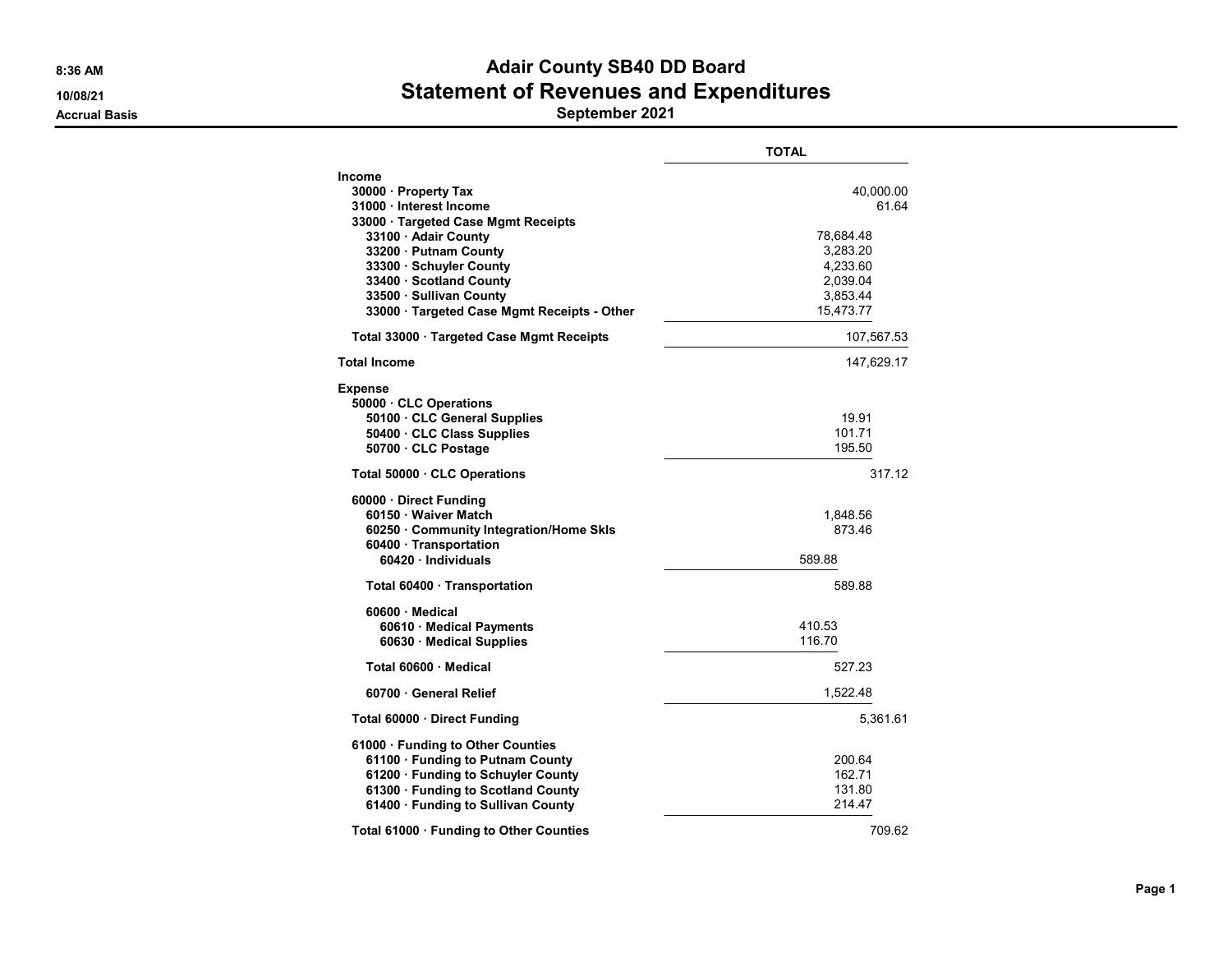## 8:36 AM **Adair County SB40 DD Board** 10/08/21 Statement of Revenues and Expenditures Accrual Basis **September 2021**

|                                                                                                                                                             | <b>TOTAL</b>              |
|-------------------------------------------------------------------------------------------------------------------------------------------------------------|---------------------------|
| 80000 · Programming - Indirect<br>83000 · Conferences/Workshops                                                                                             | 2,282.84                  |
| 83500 Depreciation Expense                                                                                                                                  | 10,106.47                 |
| 84000 · Dues and Memberships<br>85000 · Employee Travel<br>71150 · TCM Adair Mileage<br>75150 · TCM Sullivan Mileage                                        | 219.00<br>169.28<br>76.72 |
| Total 85000 · Employee Travel                                                                                                                               | 246.00                    |
| 86000 · Insurance                                                                                                                                           | 2,813.35                  |
| 87000 Office Expenses<br>87100 · Office Supplies<br>87110 · Office Supplies-Country Club<br>87120 Office Supplies-McPherson<br>87130 · Office Supplies- PPE | 35.30<br>577.95<br>77.12  |
| Total 87100 · Office Supplies                                                                                                                               | 690.37                    |
| 87200 · Postage<br>87210 · Postage-General<br>87220 · Postage-TCM                                                                                           | 65.58<br>58.00            |
| Total 87200 · Postage                                                                                                                                       | 123.58                    |
| 87300 · Advertising/Marketing                                                                                                                               | 77.09                     |
| 87400 · Copier<br>87420 · Copier-McPherson                                                                                                                  | 170.44                    |
| Total 87400 · Copier                                                                                                                                        | 170.44                    |
| 87450 · Employee Retention/Appreciation<br>87700 · Building Maintenance<br>87710 · Janitorial                                                               | 583.06                    |
| 87711 Janitorial-Country Club<br>87712 Janitorial-McPherson                                                                                                 | 1,190.35<br>213.59        |
| Total 87710 · Janitorial                                                                                                                                    | 1,403.94                  |
| 87715 · Elevator/Lift Expense                                                                                                                               | 2.000.00                  |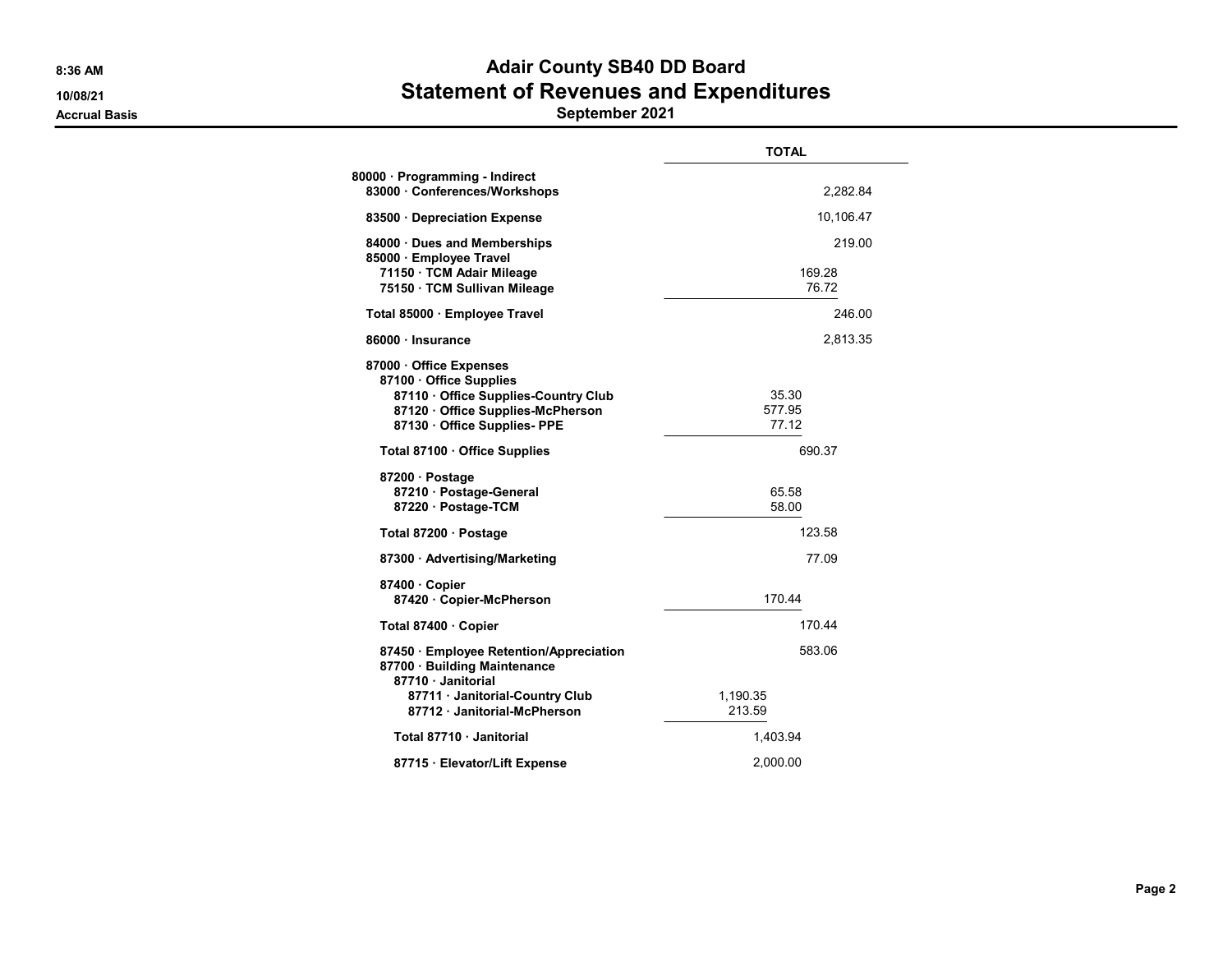# 8:36 AM BOAT AND THE SERVICE OF STREET AND ACAIL COUNTY SERVICE OF BOAT AND ACAIL STREET AND ACAIL OF STREET A 10/08/21 Statement of Revenues and Expenditures

Accrual Basis September 2021

|                                                                                                                                                                                                                                                                                                             | <b>TOTAL</b>                                                                                             |
|-------------------------------------------------------------------------------------------------------------------------------------------------------------------------------------------------------------------------------------------------------------------------------------------------------------|----------------------------------------------------------------------------------------------------------|
| 87720 Lawn Care<br>87721 Lawn Care-Country Club<br>87722 · Lawn Care-McPherson                                                                                                                                                                                                                              | 200.00<br>60.00                                                                                          |
| Total 87720 Lawn Care                                                                                                                                                                                                                                                                                       | 260.00                                                                                                   |
| Total 87700 · Building Maintenance                                                                                                                                                                                                                                                                          | 3,663.94                                                                                                 |
| 87800 · Software & Technology<br>87830 · Soft & Tech- Managed IT<br>87800 · Software & Technology - Other                                                                                                                                                                                                   | 3,493.00<br>12,950.00                                                                                    |
| Total 87800 · Software & Technology                                                                                                                                                                                                                                                                         | 16,443.00                                                                                                |
| 87900 · Representative Payee Expense                                                                                                                                                                                                                                                                        | 36.00                                                                                                    |
| Total 87000 · Office Expenses                                                                                                                                                                                                                                                                               | 21,787.48                                                                                                |
| 87500 · Personnel<br>51000 · CLC Personnel<br>51100 · CLC Center Salary Expense                                                                                                                                                                                                                             | 3,387.48                                                                                                 |
| Total 51000 · CLC Personnel                                                                                                                                                                                                                                                                                 | 3,387.48                                                                                                 |
| 66000 · Payroll Expenses<br>66500 · Salary Sick<br>66600 · FFCRA Leave<br>66700 · Salary Vacation<br>66000 · Payroll Expenses - Other                                                                                                                                                                       | 1,408.15<br>1,148.76<br>3,278.99<br>21,537.60                                                            |
| Total 66000 · Payroll Expenses                                                                                                                                                                                                                                                                              | 27,373.50                                                                                                |
| 70300 · TCM Admin Salary<br>71110 · TCM Adair Salary Expense<br>71115 · TCM Adair Overtime<br>72110 · TCM Putnam Salary Expense<br>73110 · TCM Schuyler Salary Expense<br>74110 · TCM Scotland Salary Expense<br>75110 · TCM Sullivan Salary Expense<br>87510 · Salary Expense<br>87540 · Employee Benefits | 4,139.52<br>34,856.92<br>70.01<br>1,809.61<br>2,924.55<br>1,501.63<br>1,766.92<br>17,746.89<br>25,349.42 |
| Total 87500 · Personnel                                                                                                                                                                                                                                                                                     | 120,926.45                                                                                               |
| 88500 · Training<br>76000 · TCM Training<br>88500 · Training - Other                                                                                                                                                                                                                                        | 52.64<br>770.00                                                                                          |
| Total 88500 Training                                                                                                                                                                                                                                                                                        | 822.64                                                                                                   |